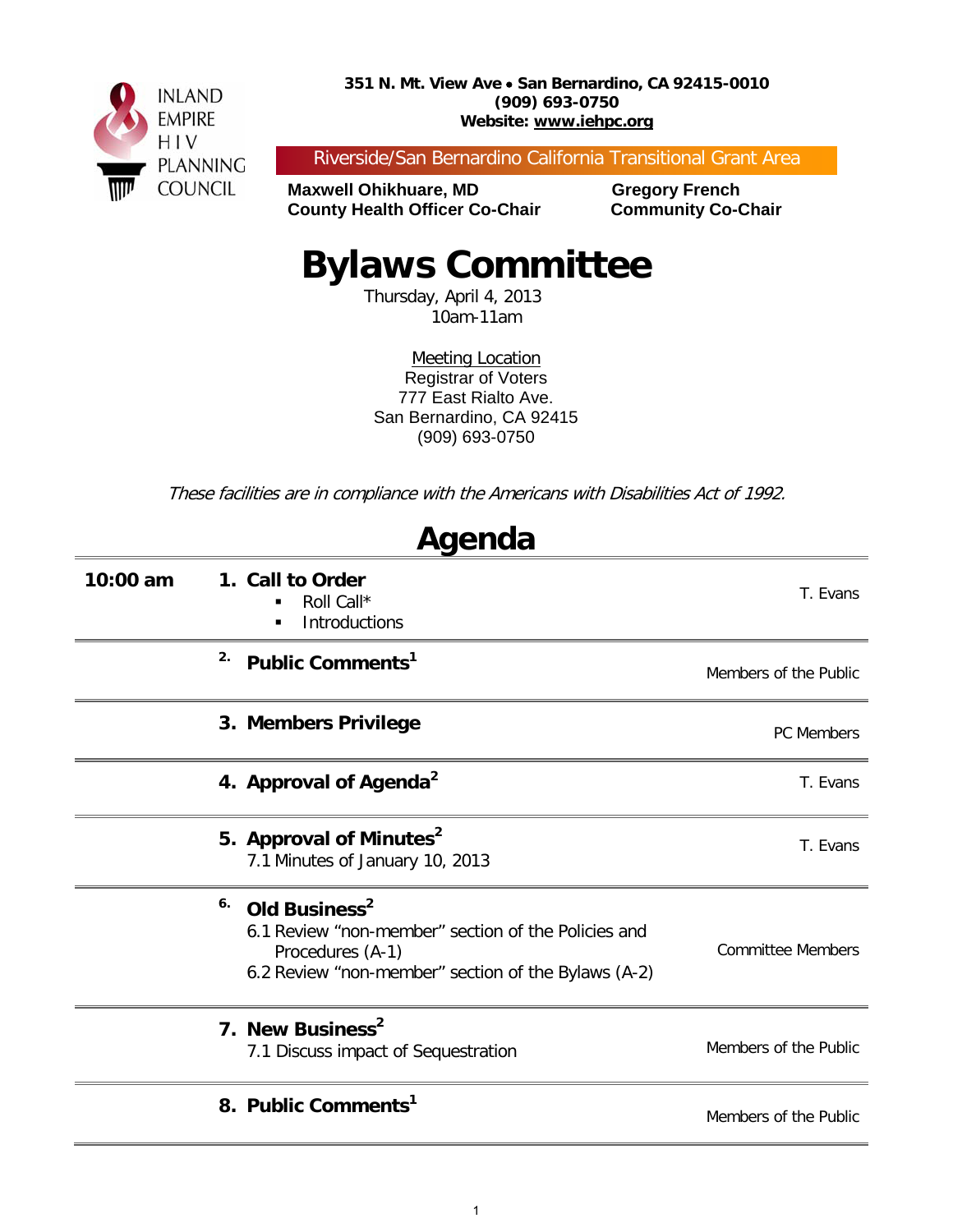| 9. Members Privilege                                                                   | <b>PC</b> Members   |
|----------------------------------------------------------------------------------------|---------------------|
| <b>Review of Action Item</b><br>10 <sub>1</sub>                                        | PC Staff            |
| <b>Agenda Setting for Next Meeting</b><br>11.<br>May 2, 2013, Location to be announced | PC Members/ T. Evan |
| Roll Call*<br>12.                                                                      | <b>PC Staff</b>     |
|                                                                                        |                     |

### **11:00 am 13. Adjournment** T. Evans

<sup>1</sup> Public Comments: Any member of the public may address this meeting on items of interest that relate to the Ryan White CARE Act by completing a speaker slip to indicate their interest in addressing the Planning Council. A three-minute limitation will normally apply to each member of the public who wishes to comment, unless waived by the Chair.

 $<sup>2</sup>$  The agenda item may consist of a discussion and a vote. Public comments can be made prior to each Planning</sup> Council vote.

\* Members must be present at both roll calls to receive credit for meeting attendance.

\*\* Copies can be obtained at the I.E.H.P.C. office and will be available at the meeting.

Requests for special accommodations (e.g., language translation) must be received 72 hours prior to the date of the meeting. Contact PC Support at (909) 693-0750.

All meetings of the Planning Council and its committees are open to interested parties from the general public. Notices are posted in compliance with the California Brown Act. Information regarding Planning Council meetings, and/or minutes of meetings are public records and are available upon request from the Planning Council Support Staff by calling (909) 693-0750 or by visiting the website http://www.iehpc.org.

Servicios en Español: Notificación para servicios de intérprete deben de someterse setenta y dos horas de anticipo. Por favor llame (909) 693-0750.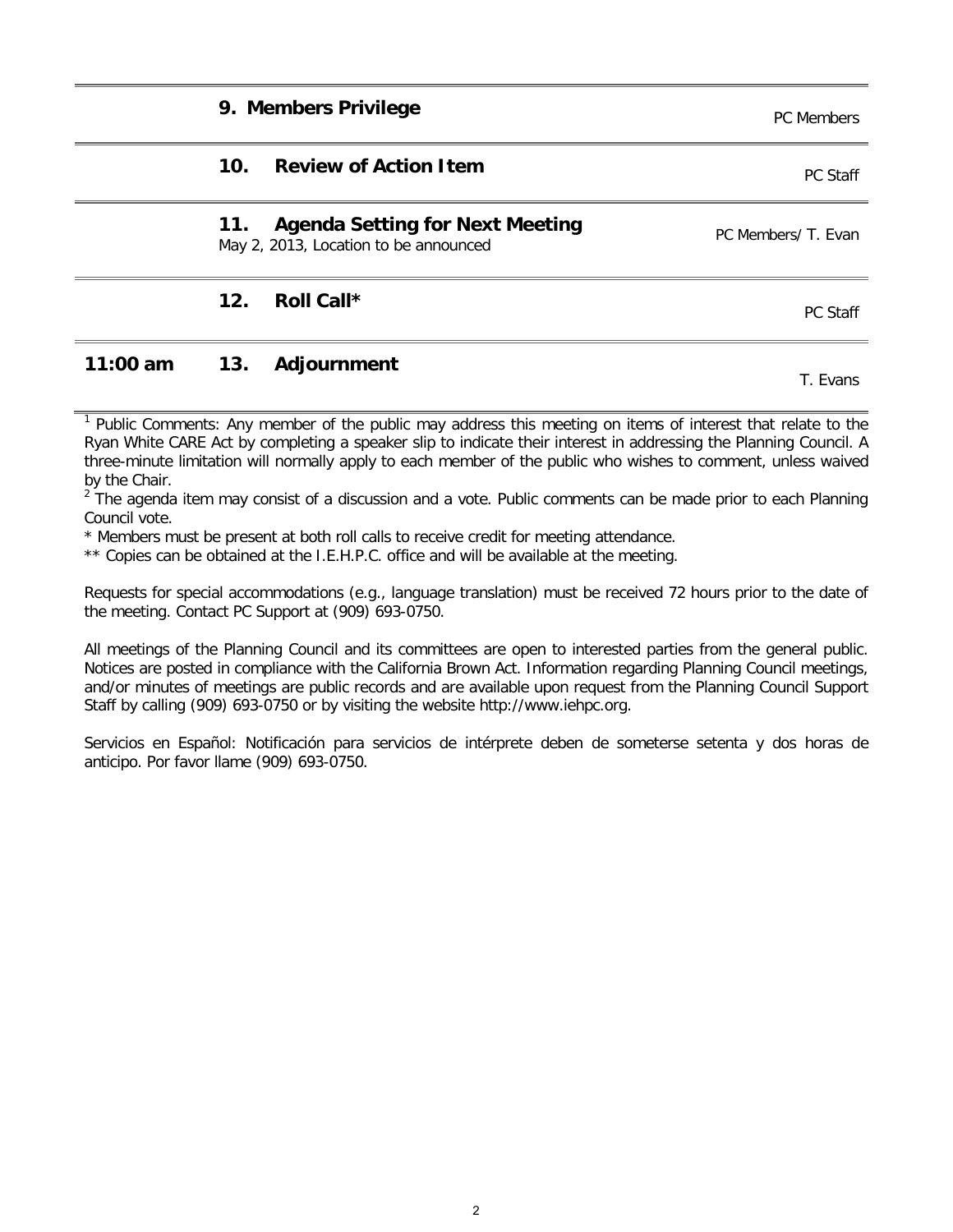### **Section 6: Committee Charges and Procedures**

#### **Content**

This section supplements Article V of the Bylaws, describing how the operation, composition, roles, and charges of the Council and an organizational chart of the Council committees is included for reference.

#### **Purpose**

To outline a process to accomplish the core deliverables of the Council that ensures each committee has clearly defined roles, assigned tasks, and operating procedures, and is engaged appropriately in carrying out its roles and responsibilities.

#### **Policy**

It is a policy of the Council to actively engage its committees in order to effectively and efficiently carry out its core functions as mandated by the Ryan White legislation and HRSA guidelines.

#### **Procedures**

#### **Operating Procedures**

- 1. **Membership Requirement:** Every Council member is expected to serve actively on at least one committee.
- 2. **Participation:** Attendance and participation requirements for committees are the same as those for Council meetings. To work effectively, committees need regular, active, informed members. All members are expected to attend regularly and to come to meetings prepared.
- 3. **Conflict of Interest:** The Council's Conflict of Interest policies and procedures apply to committees.
- 4. **Expectations of Non- Council Members:** Non-Planning Council members who serve on committees are expected to meet the same attendance requirements, Conflict of Interest, Code of Conduct, and Confidentiality policies as Council members. The policies and procedures apply equally to all.
- 5. **TGA Calendar:** Each year, the RWP Staff, Elected Officers and Council together prepare a TGA calendar with key tasks and deadlines. The calendar includes HRSA-specified due dates for the Part A application, Conditions of Award, and various reports and other deliverables. It also includes Council and committee timelines for completing tasks necessary for meeting those TGA requirements, as defined by the Care Act. The calendar is developed and updated prior to the next Council meeting.

**6. Annual Workplan:** Each committee develops an annual work plan with tasks using Council prepared matrix with tasks, products, and timelines. The work plan is shared with the Council.

**Comment [A1]:** Need to further discuss with CDC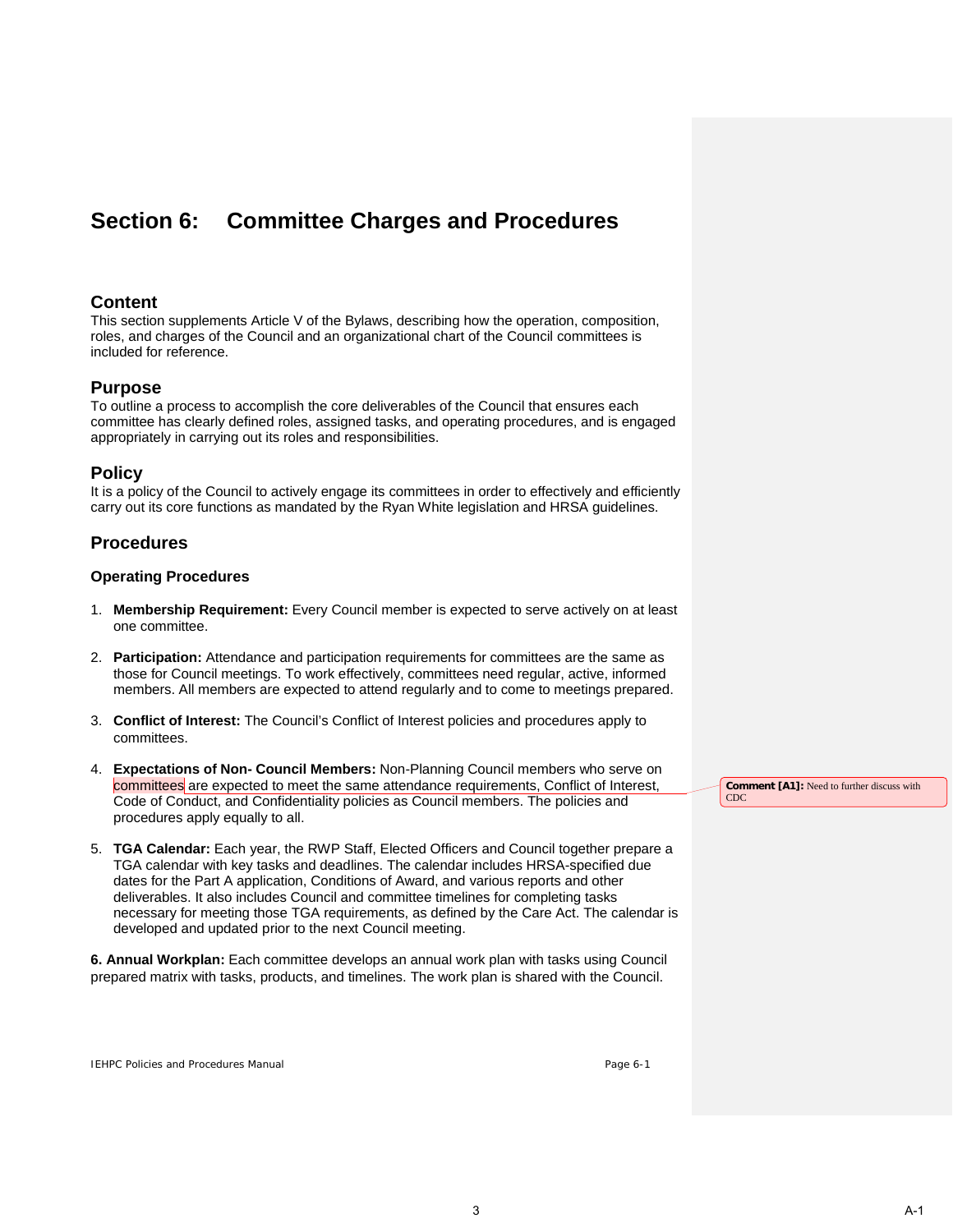- 6. **Assignments to Committees:** The Council Co-Chairs regularly assign tasks to committees based on their stated roles, responsibilities, and specific charges. Typically, when an issue arises at a Council meeting that needs consideration and possible action, the presiding Co-Chair refers that issue to the appropriate committee with a specific charge. The assignment usually includes a proposed deadline, often in the form of a request that the committee report back to the Council at a specified meeting. It is the responsibility of each committee Chair to ensure that such assignments are added to the work plan and completed.
- 7. **Reporting:** With few exceptions, the committees research, discuss, suggest, and recommend, but do not independently set policies or make decisions on behalf of the Council. They do carry out a wide range of activities, from needs assessment to comprehensive planning, and they oversee decision-making processes like the priority setting and resource allocations Summit. The committee reports its findings and recommendations to Council for review and action. In some cases the Council is the final decision maker. In others, the Chief Elected Official (the County Board of Supervisors) is the final decision maker.
- 8. **Meetings:** Committee and Council meeting procedures are similar. They are described in Article VI of the Bylaws and further detailed in Section 7 of this Manual.

#### **Committee Membership**

Council members each serve on one or more committees. As shown in the chart in this section, some committees also include among their members non- Council members. These members have the same rights and responsibilities as Council members, with one exception. The Chair of a committee must be a Council member.

#### **Committee Roles, Structure, and Responsibilities/Charges**

The committee structure of the Council is specified in Article V of the Bylaws. The table on the following page summarizes committee structure, including membership composition, key responsibilities, and other charges for each committee. The chart that follows the matrix graphically shows committees and how they relate to the Council as a whole.

IEHPC Policies and Procedures Manual Page 6-2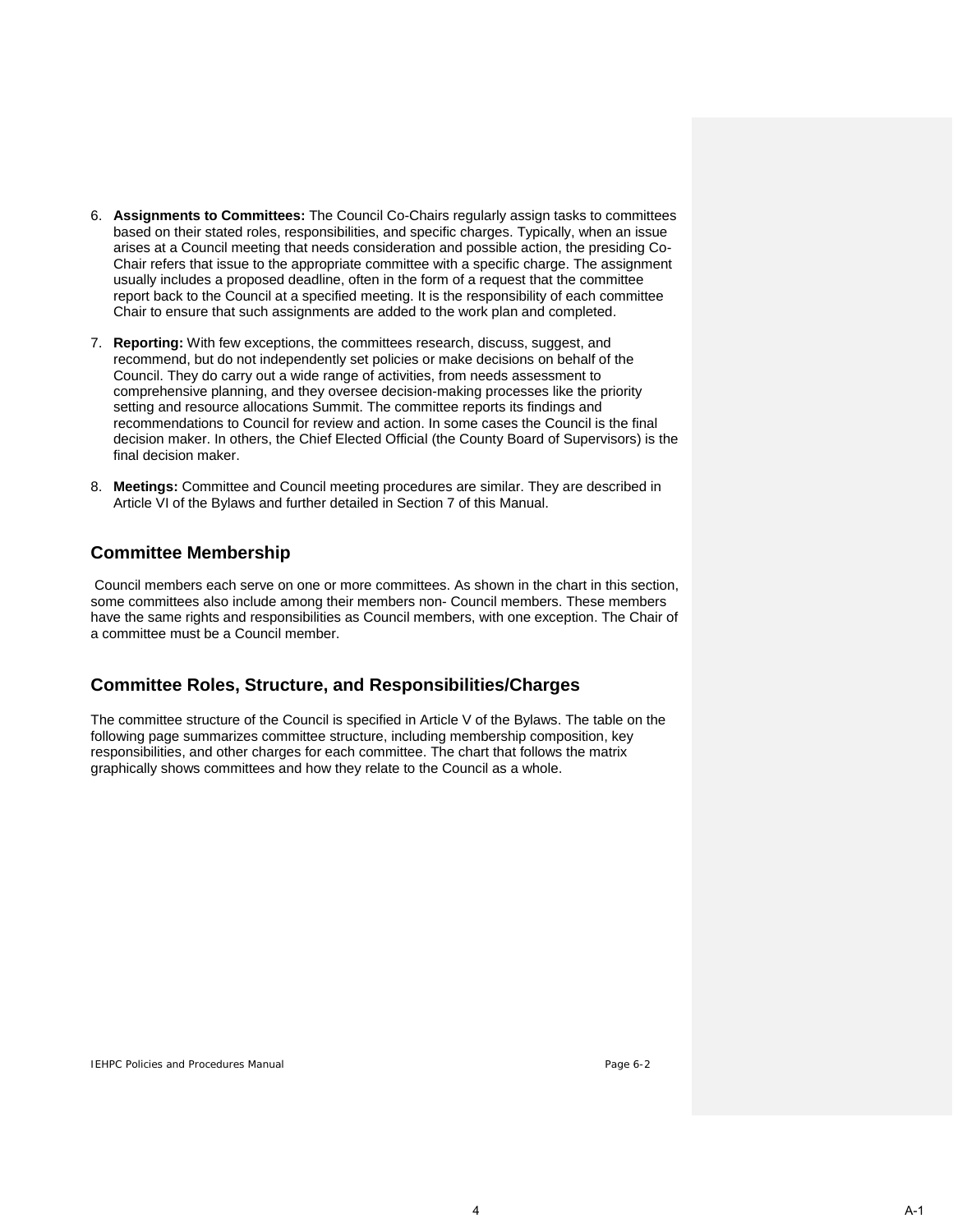| <b>Council Committee Structure</b>                             |                                                               |                                                 |                                                                                                                                                                                                                                                                                                                         |                                                                                                                                                                                                                        |
|----------------------------------------------------------------|---------------------------------------------------------------|-------------------------------------------------|-------------------------------------------------------------------------------------------------------------------------------------------------------------------------------------------------------------------------------------------------------------------------------------------------------------------------|------------------------------------------------------------------------------------------------------------------------------------------------------------------------------------------------------------------------|
| <b>Committee</b><br><b>Name</b>                                | <b>Membership Size</b><br>and Composition                     | <b>Inclusion</b><br>of non-PC<br><b>Members</b> | <b>Legislatively Mandated and Other Key</b><br><b>Responsibilities</b><br>[Legislative roles in Bold]                                                                                                                                                                                                                   | <b>Additional Committee Charges</b>                                                                                                                                                                                    |
|                                                                | <b>Committees:</b>                                            |                                                 |                                                                                                                                                                                                                                                                                                                         |                                                                                                                                                                                                                        |
| <b>Evaluation of the</b><br>Administrative<br><b>Mechanism</b> | $3-5$                                                         | <b>No</b>                                       | ■ Evaluation of the Administrative<br>Mechanism: Develop the necessary tools<br>and procedures and oversee the assessment<br>of the efficiency of the administrative<br>mechanism of the RWP (i.e. procurement<br>and contract arrangement) working through<br>and reporting to the Council.                            | ■ Evaluation of Council Staff - assess<br>the performance of the Council Staff<br>(i.e. assisting the Council in<br>establishing and carrying out<br>process) for timely and appropriate<br>activities within the TGA. |
| <b>Bylaws</b>                                                  | $3 - 11$                                                      | <b>No</b>                                       | . Bylaws review and drafting of revisions<br>• Development of recommended changes to<br>policies and procedures                                                                                                                                                                                                         |                                                                                                                                                                                                                        |
| <b>Grievances</b>                                              | Vice Chair and 2<br>members appointed by<br>the Vice Chair    | <b>No</b>                                       | • Management of grievances and of panels<br>that serve as the first stage in the formal<br>grievance process<br>■ Enforcement of the Code of Conduct for<br>Council members, committee members, and<br>staff, including reviewing and acting on<br>allegations against members for violations of<br>the Code of Conduct |                                                                                                                                                                                                                        |
| <b>Planning</b>                                                | $5 - 15$ :<br>1/3 PLWH                                        | Yes                                             | • Needs Assessment<br>• Comprehensive Planning development and<br>monitoring<br>· Participation in development of the<br>Statewide Coordinated Statement of Need<br>(SCSN)<br>• Oversight of priority setting and resource<br>allocations process                                                                       | • Gathering of information about<br>other funding streams<br><b>Ensuring of appropriate input on</b><br>community needs and priorities<br>• Identification of ways to overcome<br>barriers to care                     |
| Council<br><b>Development</b>                                  | At least 5:<br>at least 1 PLWH, at<br>least 1 person of color | <b>No</b>                                       | Implementation of the open nominations<br>process to recruit, screen, and recommend<br>applicants for Council membership                                                                                                                                                                                                | Recommendation of members for<br>assignment to committees<br>• Monitoring of membership                                                                                                                                |

#### **Council Committee Structure**

IEHPC Policies and Procedures Manual **Page 6-3** Page 6-3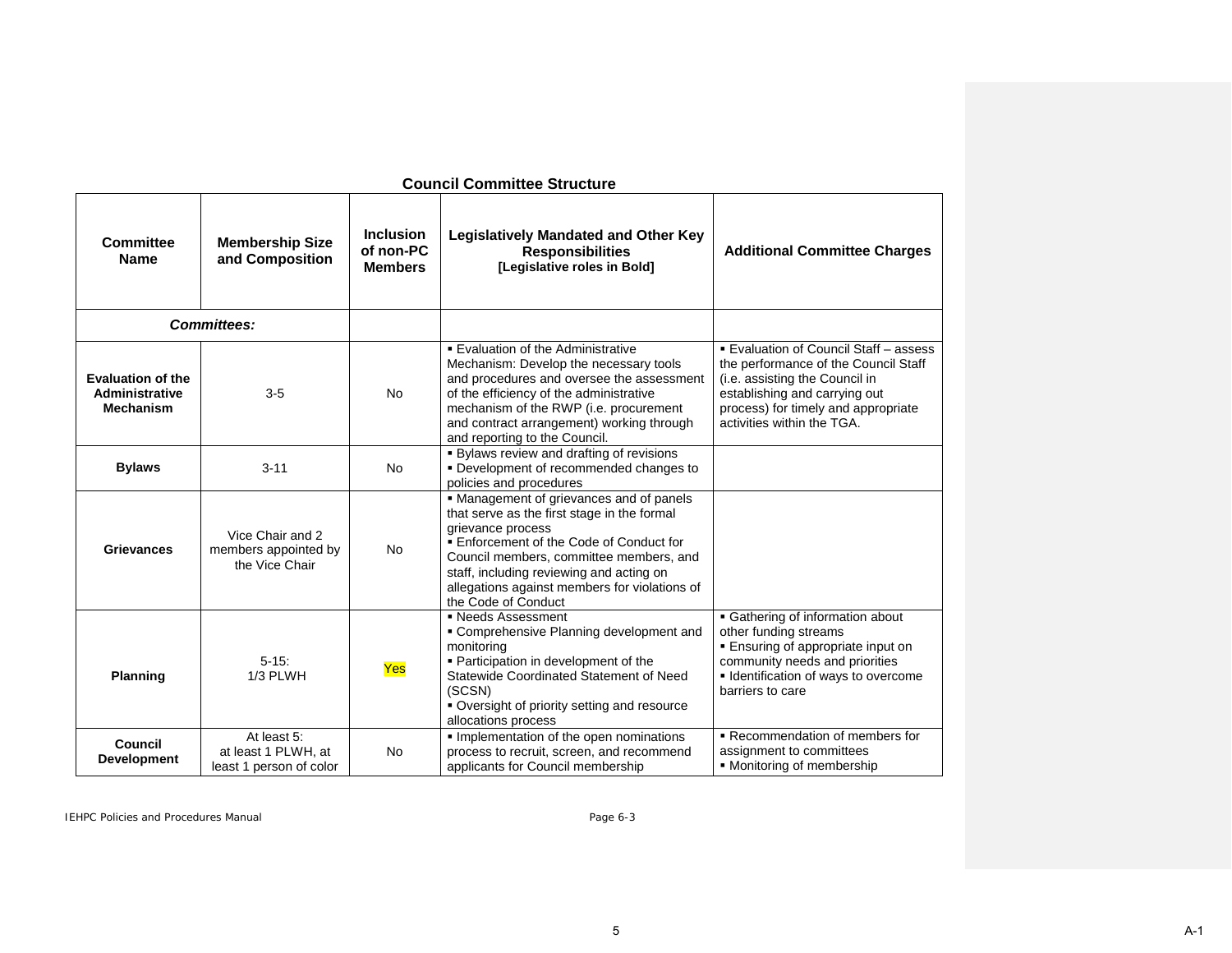| Committee<br><b>Name</b> | <b>Membership Size</b><br>and Composition                                         | <b>Inclusion</b><br>of non-PC<br><b>Members</b> | <b>Legislatively Mandated and Other Key</b><br><b>Responsibilities</b><br>[Legislative roles in Bold]                                                                                                                                                                                                                                                                                                                                                                                                                                                | <b>Additional Committee Charges</b>                                                                                                                                                                                                                                                                                                                                                         |
|--------------------------|-----------------------------------------------------------------------------------|-------------------------------------------------|------------------------------------------------------------------------------------------------------------------------------------------------------------------------------------------------------------------------------------------------------------------------------------------------------------------------------------------------------------------------------------------------------------------------------------------------------------------------------------------------------------------------------------------------------|---------------------------------------------------------------------------------------------------------------------------------------------------------------------------------------------------------------------------------------------------------------------------------------------------------------------------------------------------------------------------------------------|
|                          | (cannot be the same<br>person)                                                    |                                                 | • Nomination of a slate of officers<br>• PC member orientation and training                                                                                                                                                                                                                                                                                                                                                                                                                                                                          | representation and reflectiveness and<br>member attendance<br>• Monitoring to ensure representative<br>participation of PLWH                                                                                                                                                                                                                                                                |
| <b>Empowerment</b>       | Unlimited:<br>focus on consumers<br>and other PLWH                                | Yes                                             | Efforts to foster community awareness of<br>the Council<br>• Community liaison role, particularly with<br>underserved populations<br>• Promotion of consumer HIV awareness and<br>education<br>• Coordination of PLWH and consumer<br>involvement in all PC activities and<br>committees                                                                                                                                                                                                                                                             | • Support for efforts to recruit Council<br>members including consumers<br>Recommendations on achieving<br>high quality, culturally competent care<br>Recommendations to the TGA on<br>how to bring PLWH into care<br>Efforts to increase awareness of<br>non-Part A services that are low- or<br>no-cost                                                                                   |
| Continuum of<br>Care     | $5 - 13$ :<br>Diverse participation,<br>including PLWH and<br>other non-providers | Yes                                             | • Coordination of the development and<br>strengthening of the TGA's continuum of care<br>. Lead role in development and updating of<br>Standards of Care for funded service<br>categories<br>. Work with Ryan White Program Staff to<br>provide Standards of Care for Quality<br>Management (QM) and review of QM data on<br>a service category level<br>• Lead role in assessment of the<br>effectiveness of services<br>• Coordination of services with non-Part A<br>programs, including HIV prevention and<br>substance abuse treatment programs | Implementation of special projects<br>related to standards and evaluation<br>• Monitoring and evaluation of<br>progress on Comprehensive Plan<br>goals<br>Review of cost and utilization data<br>Review of service performance and<br>impact<br>Assessment of aggregate<br>performance of services<br><b>Examination of client health</b><br>outcomes and cost-effectiveness of<br>services |
| <b>Standards</b>         | $5 - 11$ :<br>Diverse participation,                                              | Yes                                             | • Development and updating of Standards of<br>Care for funded service categories                                                                                                                                                                                                                                                                                                                                                                                                                                                                     | • Convening of specialized expert<br>working groups to inform standards of                                                                                                                                                                                                                                                                                                                  |

IEHPC Policies and Procedures Manual **Page 6-4** Page 6-4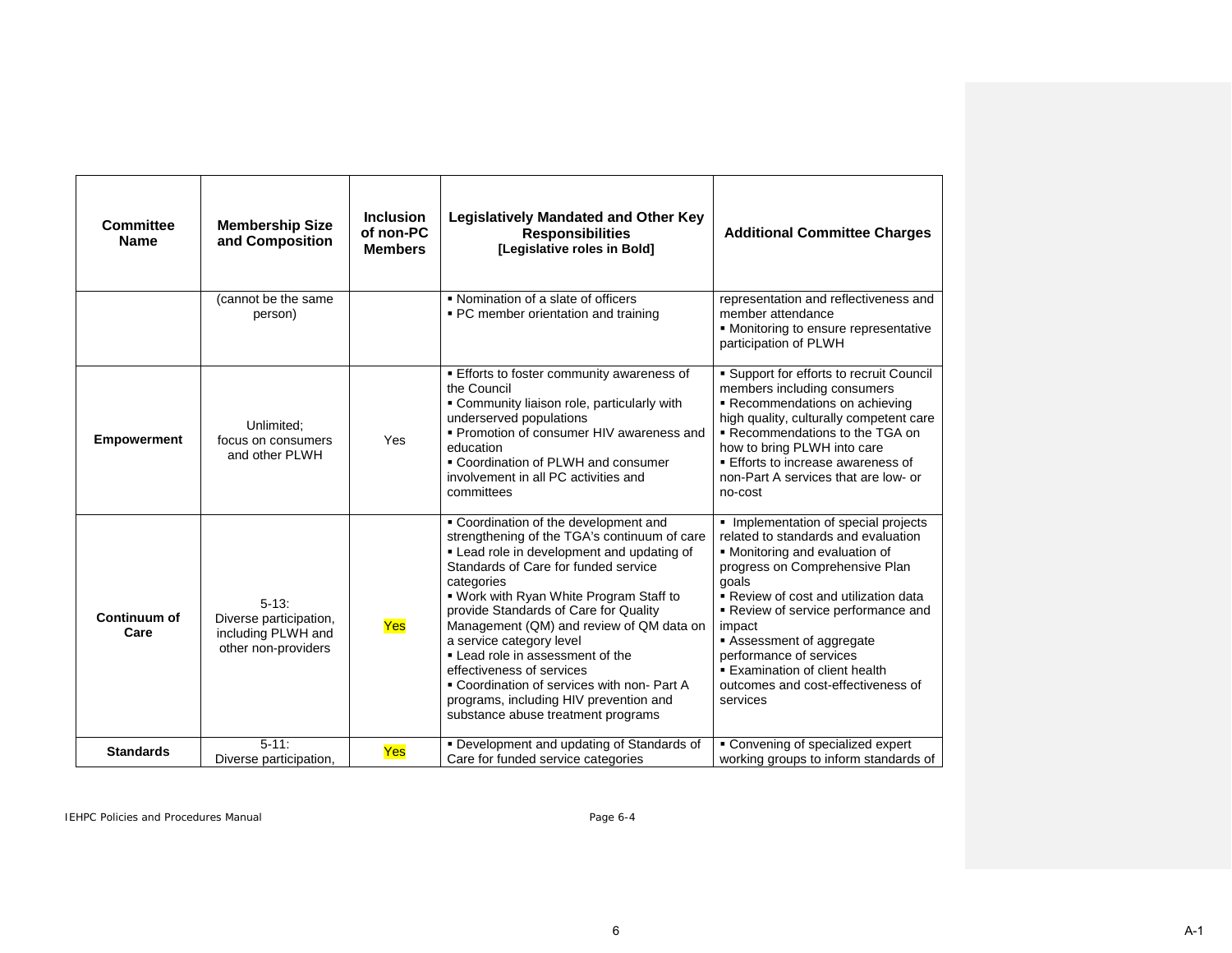| <b>Committee</b><br><b>Name</b> | <b>Membership Size</b><br>and Composition | <b>Inclusion</b><br>of non-PC<br><b>Members</b> | <b>Legislatively Mandated and Other Key</b><br><b>Responsibilities</b><br>[Legislative roles in Bold] | <b>Additional Committee Charges</b> |
|---------------------------------|-------------------------------------------|-------------------------------------------------|-------------------------------------------------------------------------------------------------------|-------------------------------------|
|                                 | including PLWH and                        |                                                 |                                                                                                       | care development                    |
|                                 | other non-providers                       |                                                 |                                                                                                       |                                     |

**Last updated: 3-29-08 Mosaica**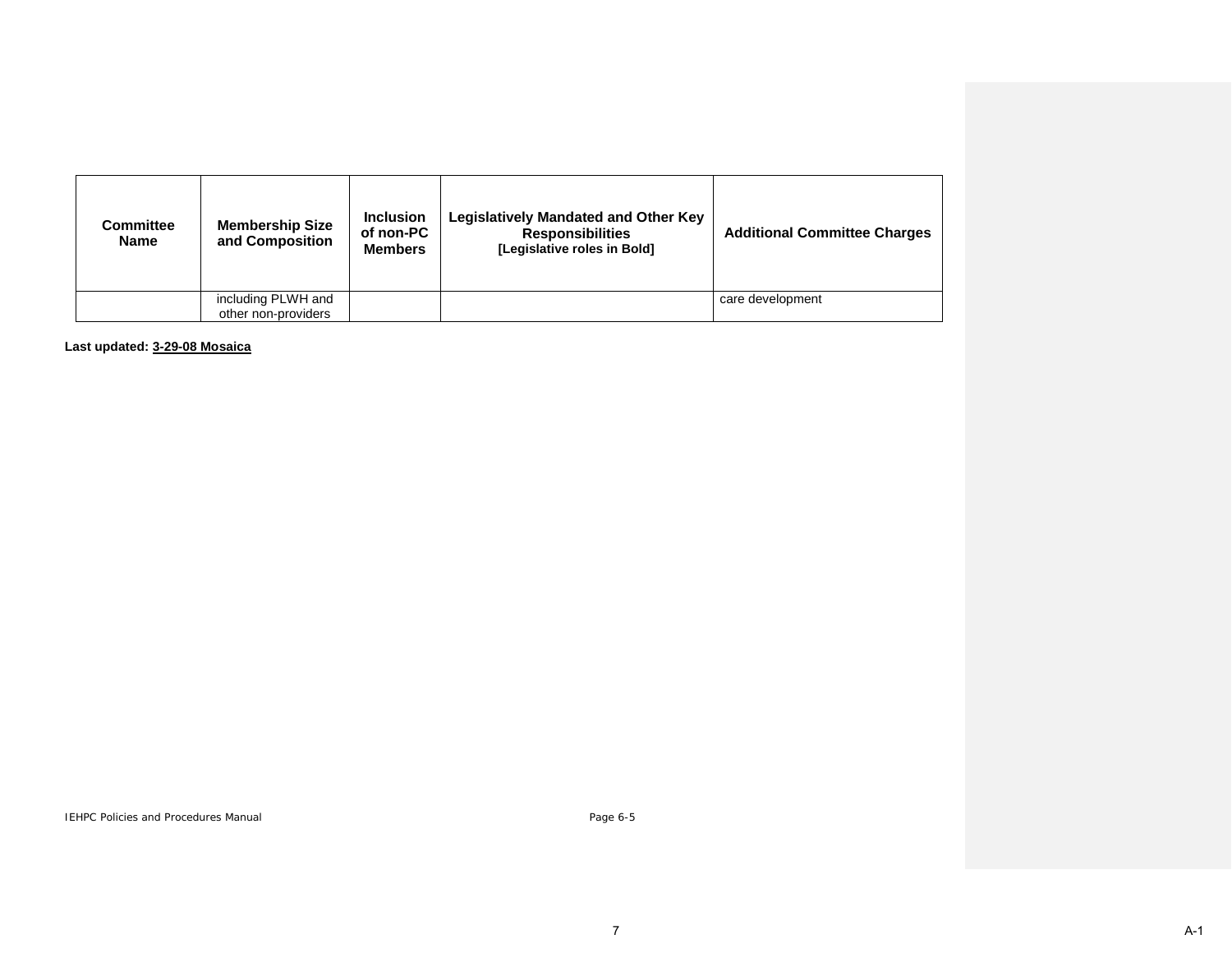IEHPC Reviewed and Revisions: San Bernardino County Counsel Review: IEHPC Planning Council Approved: Ryan White Program Review of Revisions and Recommendations: 08/29/2011 San Bernardino County BOS approval: 
and the county of the county of the county BOS approval:  $\sim$  09/27/2011

1/20/11-8/04/11 1/20/11-8/04/11 08/25/2011

#### **Section 4 – Expectations for Committee Participation by Council Members**

- A. Each Council member, unless exempted, shall serve on at least one (1) standing committee (excluding the Evaluation of the Administrative Mechanism Committee) to serve on during his or her tenure on the Council. State government representatives are exempt from this requirement. Health Officers, Community Co-Chair, and advocacy representative are also exempt.
- B. Committee members are expected to participate in at least two-thirds of regularly scheduled committee meetings during the year. Failure to participate will result in removal as a committee member for non-participation, and may lead to removal as a Council member.
- C. A Council member may choose to serve on more than one committee, but shall be subject to the same participation requirement for each committee on which he/she chooses to serve.
- D. Participation may include physical presence at meeting site, by teleconference or video conference at designated site.

#### **Section 5 – Committee Membership Appointments**

At the beginning of each year (or for new members, upon appointment), the Community Co-Chair will ask Council members to identify their top three committee preferences. Based on a review of those preferences, the need for diversity in committee membership, and other needs of the Council, the Community Co-Chair will appoint members to committees, with the advice and consent of the other officers.

#### **Section 6 – Committee Membership by Non-Council Members**

- A. Only Council members shall serve as members of the Council's governance-related committees [Bylaws Committee, Evaluation of the Administrative Mechanism Committee and Grievance Committee], Planning Committee and the Council Development Committee.
- B. Non-Council members who live or work within the Riverside-San Bernardino TGA may serve without limitation on the Empowerment Committee.
- C. Non-Council members may serve on other Council committees, but must meet the same conflict of interest, attendance, Code of Conduct, and other policies and requirements as Council members.
- D. Such non-Council members must apply to the Committee Chair for membership using an established application process and form, and be recommended by the Committee Chair for appointment to the Community Co-Chair, who makes the appointment with the advice and consent of the other officers.
- E. Non-Council committee members may participate fully in committee activities.

#### **Section 7 – Committee Chairs**

IEHPC Bylaws (revised 2011) 20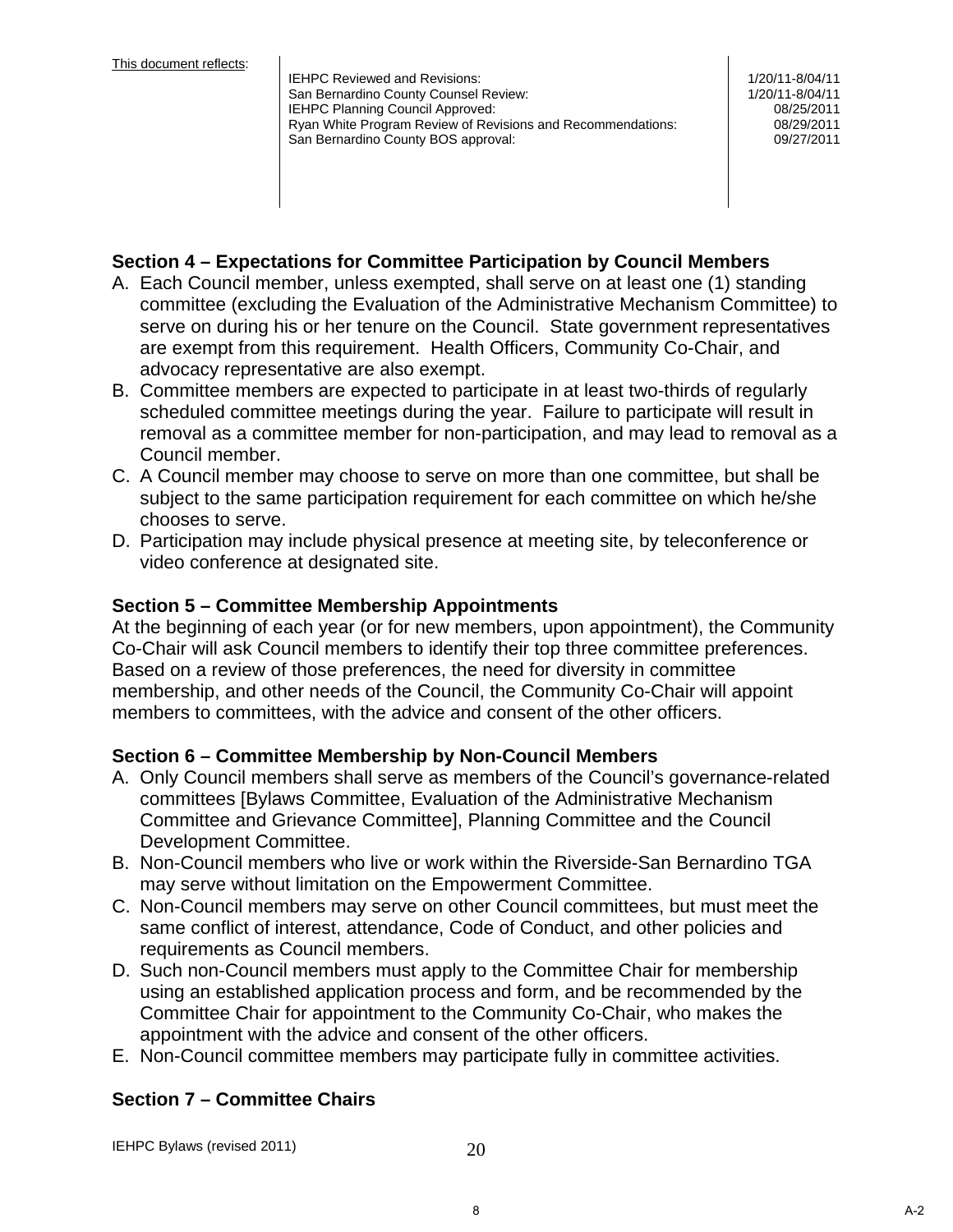

Riverside/San Bernardino California Transitional Grant Area

**Maxwell Ohikhuare, MD Gregory French County Health Officer Co-Chair Community Co-Chair** 

# **Bylaws Committee**

Thursday, January 10, 2013 12:00pm-1:30pm

Elite Professional Building 12981 Perris Blvd. STE 201 Moreno Valley, CA 92553 (909) 693-0750

These facilities are in compliance with the Americans with Disabilities Act of 1992.

## **Minutes**

**Members:** T. Evans, L. Ford-Watson. L. White **Staff:** A. Fox, M. Hoze

| 12:03pm | 1. Call to Order<br>Roll Call*<br>Introductions<br>٠                                                                                                                | T. Evans                 |
|---------|---------------------------------------------------------------------------------------------------------------------------------------------------------------------|--------------------------|
|         | 2.<br>Public Comments <sup>1</sup><br>There were no public comments                                                                                                 | Members of the Public    |
|         | 3. Members Privilege<br>T. Evans welcomed everyone to the New Year and<br>challenged the committee to be meet the needs of our<br>clients.                          | <b>PC</b> Members        |
|         | 4. Approval of Agenda <sup>2</sup><br>Motion to approve agenda<br>Motion/Second: L. Ford, T. Evans<br><b>Motion Carried</b>                                         | T. Evans                 |
|         | 5. Approval of Minutes <sup>2</sup><br>5.1 Minutes of November 8, 2012<br>Motion to approve 11.08.12 minutes<br>Motion/Second: L. Ford, T. Evans<br>Motion Carried. | T. Evans                 |
|         | 6. Old Business <sup>2</sup><br><b>NONE</b>                                                                                                                         | <b>Committee Members</b> |
|         | 7. New Business <sup>2</sup><br>Policies and procedures are complete just waiting on MOU                                                                            | Members of the Public    |